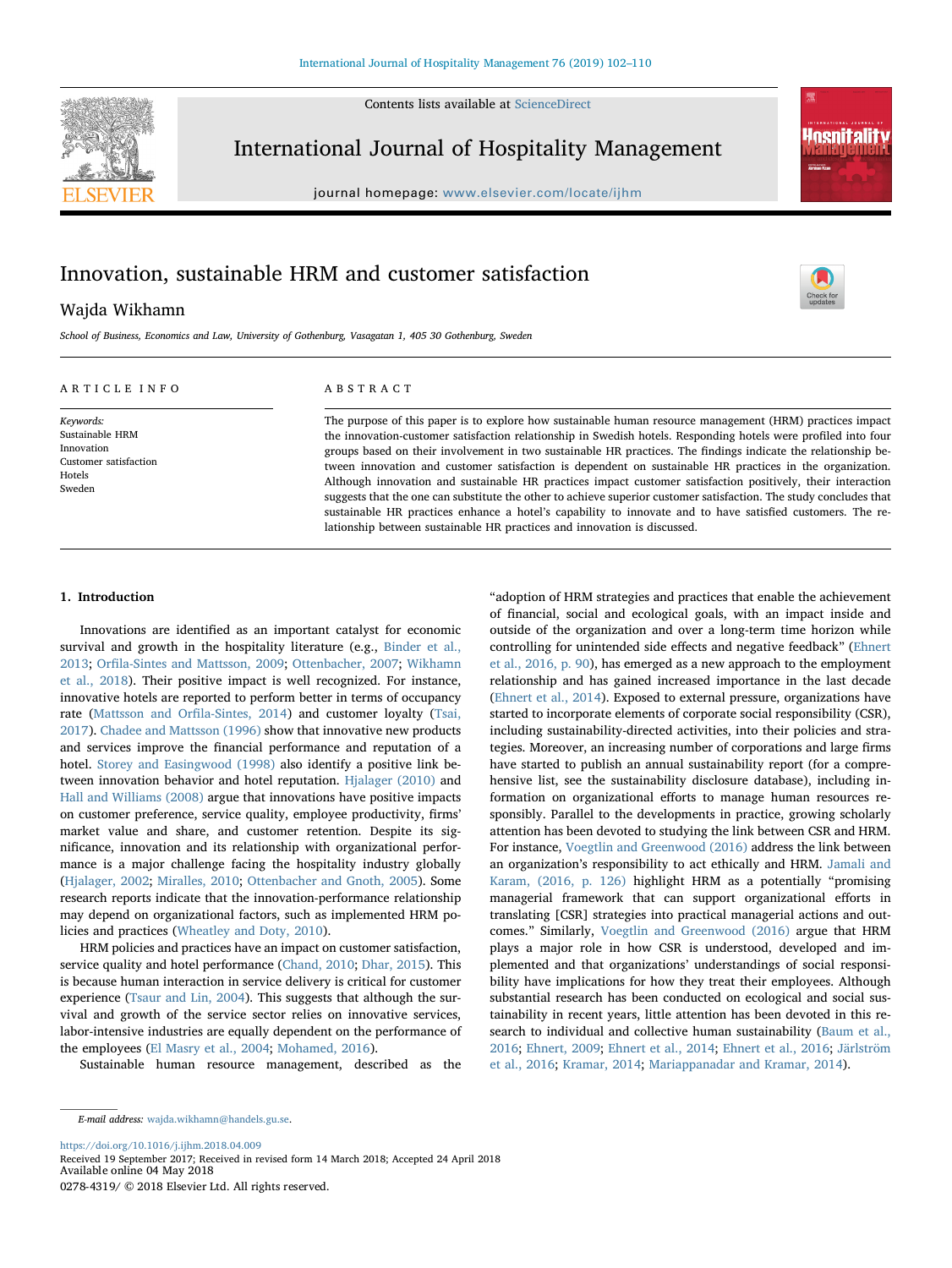Customer satisfaction is a prominent theme in the hospitality industry. Satisfied customers have the potential to become loyal customers and to attract new clients to the hotel. It is widely recognized that customer satisfaction is key for improving profitability in the hospitality sector ([Chi and Gursoy, 2009](#page-8-24)). Considering that hotels offer homogeneous services it is understandable that they compete to better satisfy customers ([Choi and Chu, 2001](#page-8-25)).

The purpose of this paper is to explore how sustainable HRM practices in the hospitality sector (particularly, hotels) impact the innovation-customer satisfaction relationship. Specifically, it seeks to answer the following: How does sustainable HRM associate with customer satisfaction? How does the extent of a hotel's innovation involvement relate to customer satisfaction? And is the relationship between innovation and customer satisfaction dependent on a hotel's involvement in sustainable HRM?

The significance of this study is multifold. First, studying HRM is important because the workforce is generally neglected in tourism and hospitality research [\(Baum, 2018](#page-7-4); [Baum et al., 2016](#page-7-3)). Second, the connection between sustainability and the workforce is largely overlooked ([Ehnert, 2009](#page-8-20); [Ehnert et al., 2014;](#page-8-17) [Järlström et al., 2016](#page-8-21); [Kramar, 2014](#page-8-22); [Mariappanadar and Kramar, 2014\)](#page-8-23). How employers translate the employment relationship in practice is a non-trivial part of sustainability work [\(Hall and Brown, 2006\)](#page-8-26) that organizational leaders refer to in assessing organizational effectiveness ([Boudreau and](#page-7-5) [Ramstad, 2005](#page-7-5)). Third, actors in the tourism and hospitality sector focus mainly on economic rationalism (efficiency and cost reduction), which results in employing low-skilled, low-paid and temporary workforce. This reality is paradoxical for the HR function in the tourism and hospitality sector. HR managers are compelled to cope with the dual responsibilities of providing the organization with the best employees to deliver valued services and hence improved financial performance, and at the same time a legal (and moral) duty to provide a decent work environment where employee well-being and personal development are not ignored. HR policies and practices (e.g., fairness, lack of discrimination, diversity, learning and development) are an essential ingredient in an organization's social sustainability and responsibility profile. On the ground, however, hospitality actors committing themselves to sustainability thinking often prioritize investing financial resources in environmental management (e.g., energy savings, recycling, waste management) rather than in people. Hence, there is a lack of balance in how these actors engage in sustainability work in reality ([Hall and Brown, 2006](#page-8-26)). Fourth, the relationship between innovation and performance is under-researched. The majority of scientific attention has thus far been devoted to understanding how innovation affects financial outcomes (for a review, see [Bowen et al.,](#page-7-6) [2010;](#page-7-6) [Rosenbusch et al., 2011](#page-8-27)). Non-financial indicators, although vital for economic performance ([Chand, 2010](#page-7-2)), have generally not received comparable attention in the innovation discourse. Finally, research investigating the three aspects of sustainable HRM, innovation and customer satisfaction simultaneously within the hospitality context is – to the best of author's knowledge – still unexplored.

### 2. Theory and previous research

### 2.1. Sustainable HRM

The concept of sustainable development originates from the United Nations' Brundtland Report, which defined it as "development that meets the needs of the present without compromising the ability of future generations to meet their own needs" ([Brundtland, 1987, p. 41](#page-7-7)). Sustainable development demands simultaneous consideration of the environment, economy and society ([Strange and Bayley, 2008](#page-8-28)). The majority of sustainability research has been devoted to environmental sustainability and been linked to organizations' efforts to be involved in CSR. Although some of these efforts have targeted the link between the environment and HRM (for instance, the greening of organizational

culture [\(Harris and Crane, 2002](#page-8-29)), the greening of strategic HRM research [\(Jackson and Seo, 2010](#page-8-30)), greening people [\(Wehrmeyer, 1996](#page-8-31)), and greening the workplace ([Stringer, 2010\)](#page-8-32)), the social aspect of sustainability has remained generally neglected.

The term sustainable HRM is relatively new. The field is still in its infancy and this explains the lack of an established definition for the concept. In her work on sustainable HRM, [Ehnert \(2009\)](#page-8-20) defines it as "the pattern of planned or emerging human resource strategies and practices intended to enable organizational goal achievement while simultaneously reproducing the HR base" (p. 74). Similarly, [Kramar,](#page-8-22) [\(2014, p. 1084\)](#page-8-22) describes sustainable HRM as "the pattern of planned or emerging HR strategies and practices intended to enable the achievement of financial, social and ecological goals while simultaneously reproducing the HR base over a long term." [Ehnert et al. \(2014\)](#page-8-17) view sustainable HRM as a design option for the employment relationship and as a contribution to sustainable corporate development. They argue that sustainability goes beyond being economically and environmentally sustainable. It is additionally about other aspects such as employee development, employability, employee health and wellbeing, employee participation, and justice. More recently, and in a similar vein, [Baum \(2018\)](#page-7-4) highlights the significance of the term in the tourism industry and expands its connotation beyond organizational level to societal contexts and policies.

Although the social dimension of sustainability is extensively discussed in CSR discourse, a systematic connection to HRM research was not established until recently. A review of literature by [Voegtlin and](#page-8-18) [Greenwood \(2016\)](#page-8-18) reveals that the existing body of research on the link between CSR and HRM can be categorized into four groups: HRM is part of CSR, CSR is part of HRM, CSR and HRM overlap, and CSR and HRM are presented without overlap. The first two groups dominate scholarly work, with discussions of one contributing to the other.

Attempting to answer what characterizes sustainable HRM, [Järlström et al. \(2016\)](#page-8-21) investigated how Finnish top managers construct the meaning of sustainable human resource management (HRM) and its responsibility domains. Their qualitative analysis reveals four dimensions of sustainable HRM: justice and equality, transparent HR practices, profitability, and employee well-being. Four broader responsibility areas were also identified: legal and ethical, managerial, social, and economic. Owners, managers, employees, customers, and employee representatives, as well as their special roles and requirements for sustainable HRM were all identified by top managers as 'stakeholders' in the same study.

Sustainable HRM highlights the importance of HR practices for organizational outcomes that go beyond financial performance [\(Ehnert](#page-8-17) [et al., 2014;](#page-8-17) [Ehnert et al., 2016;](#page-8-16) [Järlström et al., 2016;](#page-8-21) [Kramar, 2014](#page-8-22)). Referring to previous research, [Hobelsberger \(2014\)](#page-8-33) maintains that when organizational effectiveness and goals comprise economic, social and environmental criteria, sustainable HRM tasks are twofold: 1) providing human resource strategies based on a systemic and long-term approach, in order to stimulate and support an organization's sustainability strategy, and 2) contributing to an organization's survival by attracting, retaining and developing employees in order to preserve a quality human resources base. Sustainable HRM evolves around soft issues such as demonstrating sincerity towards the employees, including providing a decent work environment and conditions, providing development opportunities and being attentive to employees' physical and psychosocial well-being at work. Consistently with this view, [Ehnert \(2009\)](#page-8-20) maintains sustainable HRM entails not only attracting and retaining motivated and talented employees but also providing them with a healthy work environment and opportunities to develop (regenerate). Sustainability for her is "the balance of 'consuming' (or deploying) and 'reproducing' human resources" (p. 241). In this sense, sustainability is regarded as "corporate self-interest" (p. 69). Drawing on the arguments of [Ehnert et al. \(2016, p. 90\)](#page-8-16) that sustainable HRM is about "developing mutually beneficial and regenerative relationships between internal and external resource providers (e.g.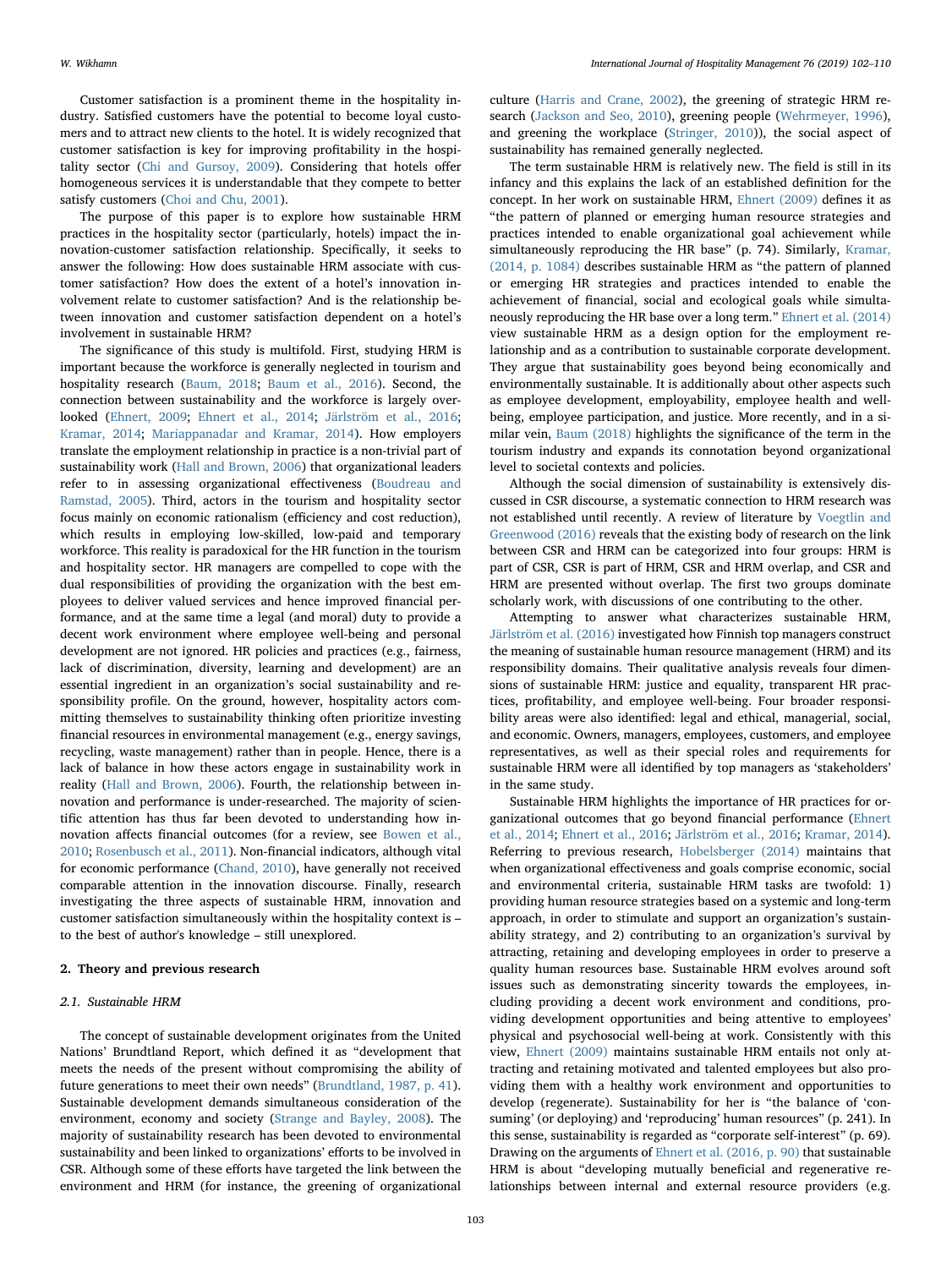employees, their families, education systems, the natural environment)," [Baum \(2018\)](#page-7-4) describes sustainable HRM as a proactive approach in the employment relationship that can help organizations legitimize their business operations within society. Explaining the impact of sustainability in HRM on organizational performance, [Hobelsberger](#page-8-33) [\(2014\)](#page-8-33) emphasizes that organizations must show consistency in how they manage employees if they aim to create and retain a good reputation. Sustainability in HRM starts, according to Hobelsberger, with HRM sustaining its own HR base.

The above discussion raises two issues. First, although attracting, retaining and developing employees have been emphasized in sustainable HRM research ([Baum, 2018;](#page-7-4) [Ehnert, 2009;](#page-8-20) [Ehnert et al., 2013](#page-8-34); [Ehnert et al., 2016](#page-8-16); [Kramar, 2014](#page-8-22)), it is important to take these words critically. The seasonal nature of certain businesses, such as ski resorts and summer cottage villages, leans heavily (and often understandably) on temporary workforces. Seasonal workers, for instance students from various educational backgrounds, are attracted by the nature of temporary work. Although attracted and trained, these individuals may have no intention to make seasonal work a career. Organizations recruiting these temporary workforces often believe they contribute to the employability of these individuals. Thus, discussions about retention in the framework of sustainable HRM can be very challenging. Second, demonstrating consistency as [Hobelsberger \(2014\)](#page-8-33) suggests requires static practices and processes, which can be at odds with being adaptable and flexible to meet the changing needs of the workforce but also the rapid changes in the business environment.

This study adopts the position that sustainable HRM is one aspect of an organization's effort to engage in corporate social responsibility (CSR). The concept refers to a set of activities developed by HRM in order to effectively manage people and contribute to the organization's effectiveness and goals at the same time it (the set of activities) secures individual learning and development as well as individual well-being.

### 2.2. Innovation

Innovation is a commonly used term, in various settings and with different meanings. It is often associated with aspects such as creativity, novelty, value-creation and economic growth. A frequently cited definition of innovation is that stated in the Oslo Manual: "the implementation of a new or significantly improved product (good or service), or process, a new marketing method, or a new organizational method in business practices, workplace organization or external relations" ([Eurostat and OECD, 2005, p. 46](#page-8-35)). The definition classifies innovations as: product, process, marketing and organizational. A product innovation is the "introduction of a good or service that is new or significantly improved in terms of its characteristics or intended uses" (p. 48). Examples include significant improvements in technical specifications, components and materials, incorporated software, userfriendliness or other functional characteristics. A process innovation is "the implementation of a new or significantly improved production or delivery method" that "includes significant changes in techniques, equipment and/or software" (p. 49). A marketing innovation is "the implementation of a new marketing method involving significant changes in product design or packaging, product placement, product promotion or pricing" (p. 49). Finally, an organizational innovation is "the implementation of a new organizational method in the firm's business practices, workplace organization or external relations" (p. 51). The innovation can be new to the world, new to the market, or only new to the firm.

The innovation literature from the hospitality sector leans heavily on literature from the service industry [\(Hjalager, 2010](#page-8-6); Orfi[la-Sintes](#page-8-0) [and Mattsson, 2009](#page-8-0); [Sundbo, 1997\)](#page-8-36). Innovations in services are analyzed based on an approach developed from manufacturing studies ([Mattsson et al., 2005](#page-8-37); [Nieves and Segarra-Ciprés, 2015;](#page-8-38) Orfi[la-Sintes](#page-8-0) [and Mattsson, 2009\)](#page-8-0). Notably in the literature, most distinction has been made between service and product innovations. Service innovation has been described as more social in nature [\(Gallouj, 2002](#page-8-39); [Mattsson et al., 2005](#page-8-37)), with emphasis on softer aspects that depend on skills and inter-organizational cooperation practices [\(Tether, 2005](#page-8-40)) and practical experience rather than a traditional R&D process ([Sundbo,](#page-8-41) [2009\)](#page-8-41). Notwithstanding these differences, service firms are increasingly becoming aware of the benefits of systematically organizing innovation activities, e.g., creating R&D units, despite rarely engaging in fundamental or long-term research ([Mattsson et al., 2005](#page-8-37)). Service innovations are also increasingly characterized by technical elements as technological developments have greatly influenced the design of service-based business models across industries [\(McPhee et al., 2015](#page-8-42)). Consequently, technology may play a significant role in various innovation types.

### 2.3. Sustainable HRM, innovation and customer satisfaction

Employee-customer interaction is crucial for customer experience, and hence customer satisfaction ([Chand, 2010;](#page-7-2) [Choi and Chu, 2001](#page-8-25)). In this regard, research on how innovation and customer satisfaction are related in the hospitality sector is limited. With the exception of few studies that investigate innovation's relationship with non-financial performance (e.g., [Storey and Easingwood, 1998](#page-8-5); [Tsai, 2017\)](#page-8-4), the majority of the existing research looks into innovation's relationship with financial and efficiency measures such as future sales and firm value ([Nicolau and Santa-María, 2013](#page-8-43)) and profitability and occupancy [\(Lin,](#page-8-44) [2013;](#page-8-44) [Mattsson and Or](#page-8-3)fila‐Sintes, 2014; Orfi[la-Sintes and Mattsson,](#page-8-0) [2009\)](#page-8-0).

Customer satisfaction is important to investigate for several reasons. First, customer satisfaction is a reasonable indicator for non-financial performance. Without satisfied customers, hotels will not survive. Second, unlike the financial indicators that are often negatively influenced by heavy investments in innovations, customer satisfaction is not part of a firm's financial reporting. Third, satisfaction indicators represent an indicator of hotels' positions in the competition for customers. After all, it is the same population of current and future customers that hotels are competing for. Fourth, a hotel's customer satisfaction score represents the reputation and image of the hotel compared to competing hotels. Nowadays these scores are important for travelers. Online ratings and reviews are what people generally check before making a booking.

Hotels produce innovations to cope with a changing reality. The existence of a hotel demands a constant flow of customers. Naturally, hotels consider how customers will respond to introduced innovations. A major consideration is that improvements should not influence customer satisfaction negatively.

Orfi[la-Sintes and Mattsson \(2009\)](#page-8-0) maintain that not all innovations necessarily have a direct (and positive) relationship with performance. For example, [Lin \(2013\)](#page-8-44) reports that service quality mediates the relationship between service innovation and a firm's financial performance. High performance human resource practices have a positive impact on employees' feelings of organizational commitment [\(Dhar,](#page-8-12) [2015\)](#page-8-12), which in turn has a positive impact on employee innovative behavior. Research in non-hospitality fields suggests this relationship is moderated. For instance, [De Clercq et al. \(2011\)](#page-8-45) report a stronger positive relationship between innovation and firm performance for higher levels of reported decision autonomy, trust, and organizational commitment. Although many of the introduced innovations in the hospitality sector incorporate technological aspects (e.g., online booking, self-check-in/out desks), the role of the employee is still at the core of the quality of provided service [\(Chand, 2010](#page-7-2); [Tsaur and Lin, 2004](#page-8-13)). The role of employees in service innovation efforts was acknowledged in previous studies ([De Brentani, 1991](#page-8-46); [Ottenbacher and Gnoth, 2005](#page-8-10); [Ottenbacher et al., 2006;](#page-8-47) [Storey and Easingwood, 1998](#page-8-5)) but attention to it is still modest considering the highly personalized service offered in hospitality sector [\(Ottenbacher et al., 2006](#page-8-47)). Ottenbacher et al. ([Ottenbacher et al., 2006](#page-8-47); [Ottenbacher and Shaw, 2002](#page-8-48)) maintain that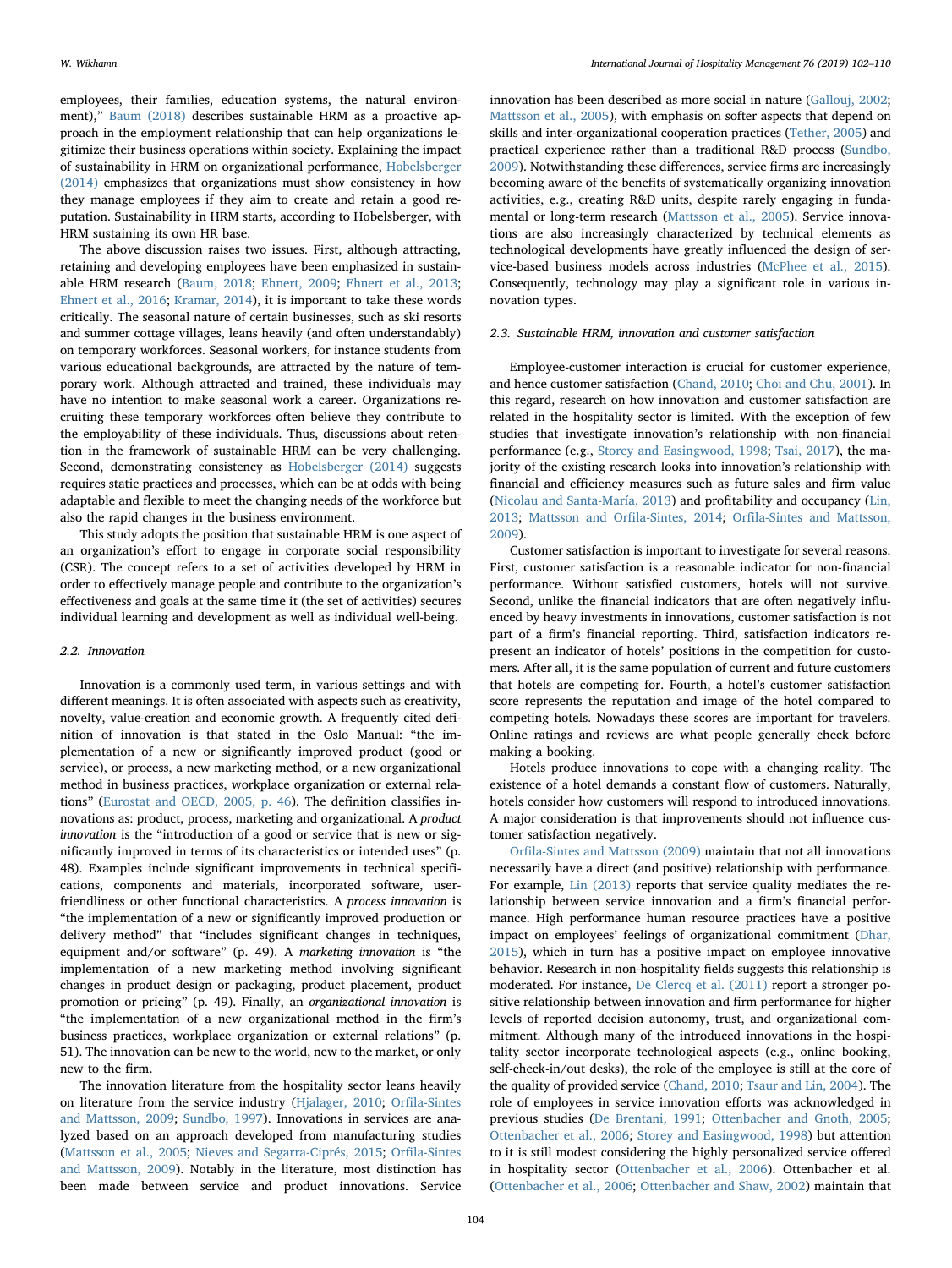hotels often offer similar 'hardware' leading to employees being the ultimate moderator for differentiating services. In assessing the performance of new services, they argue that HRM is an essential aspect to recognize.

Innovation entails introducing change. Change requires adjustments that may entail (among other things) competence development, reskilling, and empowerment and it can be interpreted by the employees as either a threat (e.g., innovations that are intended to replace the workforce) or an opportunity (e.g., innovations that improve the performance of individual employees). Contextual factors, such as the HR practices in the organization, are important for the implementation of change. As articulated by [Farquharson and Baum \(2002\),](#page-8-49) the role of HRM in change management is indispensable. The authors maintain that treating employees as valuable assets can bring the firm competitive advantage through high-quality skills, adaptability and commitment. For that to happen, employee training, satisfaction and empowerment are crucial.

Thus, it is suggested in this study that the innovation – customer satisfaction relationship varies depending on the profile of the organization concerning sustainable HRM. Specifically, in organizational environments where HRM practices nurture employee well-being and learning and competence development, employees are expected to be more willing to embrace introduced innovations and deliver the intended value for customers. Competence development is one aspect organizations use to empower employees [\(Spreitzer, 1995](#page-8-50)) since it prepares and supports them in their work role, and hence enable them to better perform their jobs. In contrast, in organizational environments that lack HRM practices that promote employee well-being and employee development, employees are expected to lack preparedness to carry out tasks associated with the introduced innovations.

Innovations and employees are viewed in this study as 'complementary assets' [\(Teece, 1986](#page-8-51)) – investment in one influences the other and together they have a synergetic effect on performance. Drawing on the resource-based view [\(Barney, 2001](#page-7-8)), physical, human and organizational resources are connected and unique assets. Viewed simultaneously as valuable, rare, imperfectly imitable and non-substitutable, these resources differentiate organizations from each other. So when these resources are effectively utilized they result in competitive advantage and high and sustained levels of organizational performance. Linking this reasoning to dynamic capabilities, [Teece et al.](#page-8-52) [\(1997\)](#page-8-52) define the term as the firm's ability to integrate, build, and reconfigure internal and external competences to address rapidly changing environments. Dynamic capability is the capability of an organization to purposefully adapt an organization's resource base. It involves, among other things, learning. As [Teece et al. \(1997\)](#page-8-52) explain, the term 'dynamic' refers to "the capacity to renew competences so as to achieve congruence with the changing business environment" and the term 'capabilities' underlines "the key role of strategic management in appropriately adapting, integrating, and reconfiguring internal and external organizational skills, resources, and functional competences to match the requirements of a changing environment" (p. 515).

### 3. Method

### 3.1. Participants

An online questionnaire was sent to a sample of hotels registered as members of the Swedish hospitality industry organization (VISITA). In total, 195 managers representing 195 organizations participated in the survey. Since this study focuses on hotels, participating hostels and camping establishments were excluded from the study. Thirty respondents represent hotels that belong to a chain. The average age of the respondents is 50, average industry tenure is 19 years, average organizational tenure is 10.3 years, while average position tenure is 9 years.

#### 3.2. Measures

Respondents' answers on whether in the previous year the hotel produced service/product innovation, process innovation, marketing innovation and organizational innovation were coded 1 if the hotel produced this specific type of innovation (regardless of whether it was incremental or radical) and 0 if the hotel did not produce this type of innovation. The definition of these types was adapted from the Oslo Manual and included in the questionnaire. Innovation was measured by constructing a new variable ranging from 0 (did not produce any innovation type) to 4 (produced the four types of innovation). This approach has been used previously in hospitality research [\(Martinez-Ros](#page-8-53) and Orfi[la-Sintes, 2012\)](#page-8-53). Hotels that reported at least one missing value on one of the four innovation types lacked a score on the constructed variable and thus were excluded from analyses involving innovation.

To the best of author's knowledge, there is no validated scale for measuring sustainable HRM practices. So the construct was operationalized using two concepts comprising competence-related practices and employee relations practices. These may not cover the entire scope of sustainable HRM practices as proposed by scholars in the field but they do demonstrate practical examples that enable the organization to achieve its goals while reproducing its HR base ([Ehnert, 2009](#page-8-20); [Ehnert et al., 2014;](#page-8-17) [Ehnert et al., 2016](#page-8-16); [Hobelsberger, 2014;](#page-8-33) [Kramar,](#page-8-22) [2014\)](#page-8-22). So these two concepts are consistent with the theoretical underpinnings of sustainable HRM. Employee relations items were adapted from [Nasution and Mavondo \(2008\)](#page-8-54). Three of the competence items were borrowed from [Hurley and Huit \(1998\)](#page-8-55) and two from [Nasution and Mavondo \(2008\).](#page-8-54) The competence measure exemplifies the regeneration discussion in sustainable HRM. The employee relations aspect of sustainable HRM reflects an organization's concern for employee well-being and its motivation to attract and develop the HR base of the organization. Response options for all multi-item measures in this study were anchored from (1) strongly disagree to (5) strongly agree. Cronbach's alpha for both measures exceeded 0.70.

Customer satisfaction was measured using average customer ratings from a major online website ([www.hotels.com\)](http://www.hotels.com). The matched sample on this variable consists of 135 hotels.

Two other measures were collected to be used in the analyses as control variables. Respondents were asked if the hotel had a restaurant (1–yes, 0–no). Whether the responding hotel belonged to a chain was coded manually (1–yes, 0–no). Unlike independent hotels, chain hotels tend to have highly standardized HR practices to guarantee service standards [\(Tracey and Hinkin, 2008\)](#page-8-56). Satisfaction with restaurant experience in hotels has a positive impact on overall customer satisfaction ([Wu and Liang, 2009\)](#page-8-57). Recent research shows that having a restaurant operation and membership in a chain impact a hotel's likelihood to innovate ([Wikhamn et al., 2018](#page-8-2)).

# 3.3. Translation

All items were translated from English to Swedish. A researcher back translated the questionnaire. Modifications were made to adapt the items to the hospitality industry.

### 3.4. Analysis

Before analyzing the data, responses were checked for outliers using the Mahalanobis distance test. The chi-square test with the threshold of p < .001 was set as a criterion for identifying a case as an outlier. None of the cases qualified as outliers.

Mean values were calculated for the two multi-item concepts and used as single indicators in SPSS analysis. Prior to this step, confirmatory factor analysis was carried out. The measurement model with two latent variables and 9 items (5 loading on competence and 4 on employee relations, [Table 1\)](#page-4-0) has good fit ( $X^2 = 39.24$ , df = 26, CMIN/  $DF = 1.51$ ,  $CFI = 0.96$ , RMSEA = 0.06,  $p < .05$ ). The explorative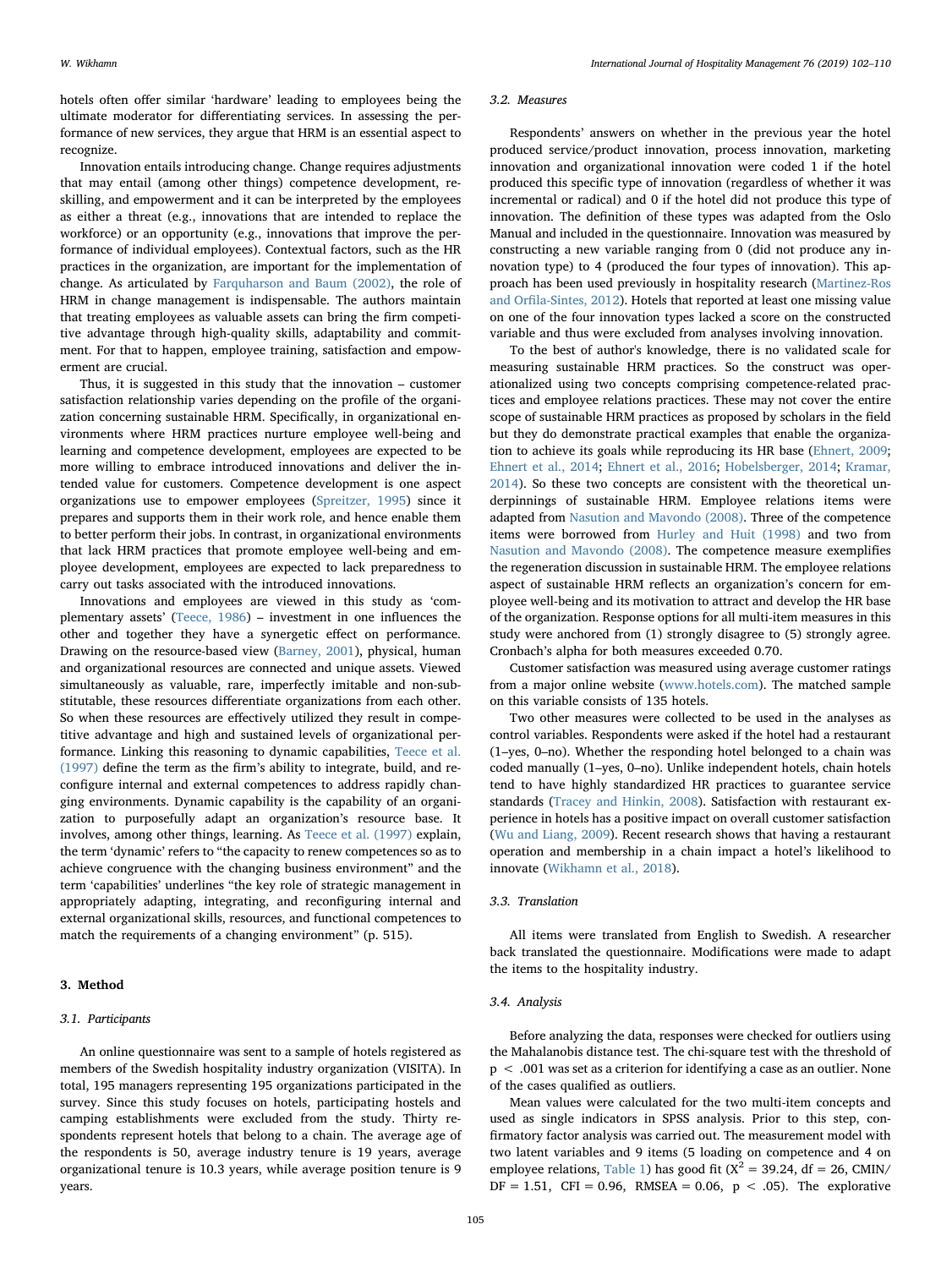#### <span id="page-4-0"></span>Table 1

Sustainable HRM items.

| Items                                                                                                                                   | Loading |
|-----------------------------------------------------------------------------------------------------------------------------------------|---------|
| Sustainable HR practices: Competence development ( $AVE = 0.51$ ,<br>$CR = 0.76$                                                        |         |
| 1. Employees in this organization are provided with clear career paths.                                                                 | 0.66    |
| 2. The hotel provides opportunities for individual development other<br>than formal training (e.g., work assignments and job rotation). | 0.68    |
| 3. The hotel encourages employees to attend formal developmental<br>activities such as training, professional seminars, symposia, etc.  | 0.75    |
| 4. Career management is a shared responsibility of both employee and<br>manager.                                                        | 0.75    |
| 5. Extensive training programs are provided for individuals in our<br>organization.                                                     | 0.72    |
| Sustainable HR practices: Employee relations ( $AVE = 0.51$ ,<br>$CR = 0.81$                                                            |         |
| 1. We treat our employees as the most valuable resources within our<br>organization.                                                    | 0.76    |
| 2. Our hotel emphasizes the importance of having satisfied employees.                                                                   | 0.80    |
| 3. The hotel seeks to maintain a high level of employee motivation.                                                                     | 0.73    |
| 4. Employees receive effective feedback on their performance.                                                                           | 0.55    |

technique of two-step cluster analysis was first used to identify the structure within the data provided by the respondents. The aim of this step was to group the hotels into four profiles based on their responses to sustainable HRM items: low competence – low employee relations; high competence – low employee relations; high competence – high employee relations; and, low competence – high employee relations. Cluster membership was saved as a variable and used in consequent analyses. Various analyses of variance (GLM) were used to answer the stated research questions.

### 4. Results

[Fig. 1](#page-4-1) shows the four groups resulting from the two-step cluster analysis where hotels were grouped based on their engagement in sustainable HRM practices of competence and employee relations. [Table 2](#page-4-2) reports the mean and standard deviation of innovation and customer satisfaction in the four profiles.

Comparison of mean values for innovation and customer ratings between the four clusters was conducted using ANOVA. Levene's statistics showed the assumption of homogeneity of variances was violated (p < .05) so Welch's test results were interpreted. The main effect of cluster affiliation on customer ratings was not significant (F[3,  $52.56$ ] = 2.07, p > .05). These results were supported even after controlling for hotel membership in a chain and having a restaurant operation. In this univariate general linear model (GLM) analysis, cluster affiliation and the two control variables were inserted as fixed factors and customer ratings as the dependent variable. The F-test was not significant (F[3, 129] = 2.08,  $p > .05$ ), supporting no main effect of cluster affiliation on customer ratings. However, parameter estimates and mean comparisons indicate a significant difference between cluster 1 ( $M = 4.11$ ) and cluster 4 ( $M = 3.74$ ) at p < .05. This model,

# <span id="page-4-2"></span>Table 2

| Innovation and customer ratings in the four clusters. |  |  |  |  |  |
|-------------------------------------------------------|--|--|--|--|--|
|-------------------------------------------------------|--|--|--|--|--|

|                                     | Cluster 1      |     | Cluster <sub>2</sub> |                                       | Cluster 3 |      | Cluster <sub>4</sub> |              |
|-------------------------------------|----------------|-----|----------------------|---------------------------------------|-----------|------|----------------------|--------------|
|                                     | м              | SD. | м                    | SD.                                   | м         | SD.  | м                    | -SD          |
| Innovation<br>Customer satisfaction | 4.11 0.33 3.95 |     |                      | 2.76 1.46 2.46 1.67 1.66 1.65<br>0.57 | 4.00      | 0.54 | 1.56<br>3.74         | 1.59<br>0.69 |

*Note:*  $N = 130$  for innovation and  $N = 135$  for customer satisfaction. The lower and upper bounds of the 95% confidence interval for the mean did not include a zero for any of the variables.

however, is not statistically significant (F[5, 129] = 1.32,  $p > .05$ ) and explains only 5% of the variance in customer satisfaction ( $R^2 = 0.05$ ).

The next step was to investigate if innovation has an impact on customer ratings. In this analysis, the same steps were followed but the cluster affiliation variable was replaced by innovation in the model (the two control variables were maintained). The main effect of innovation on customer ratings was significant  $(F[1, 126] = 4.68, p < .05)$ . However, this model was not statistically significant (F[3, 126] = 1.71, p > .05) and it explained only 4% of the variance in customer satisfaction.

Although not stipulated as a research question in this study, the thought of testing if the clusters representing different profiles of engagement in sustainable HRM practices influence the extent to which hotels engage in innovation was intriguing. A new GLM univariate analysis of variance was conducted. Innovation was inserted as the dependent variable and cluster affiliation was inserted as the independent variable. Membership in a branded chain and the existence of a restaurant operation were added as control variables. The main effect of cluster affiliation was significant (F[3, 124] = 4.07,  $p < .01$ ) as was the main effect of chain affiliation  $(F = [1, 124] = 9.39,$  $p < .01$ ) and having a restaurant operation (F[1, 124] = 7.29,  $p < .01$ ). Statistically significant differences ( $p < .05$ ) exist between cluster 1 ( $M = 1.97$ ) and cluster 3 ( $M = 1.07$ ), and between cluster 1 and cluster 4 ( $M = 0.60$ ). The estimated mean for cluster 2 ( $M = 1.61$ ) is also higher than the estimated mean of cluster 4 ( $p < .05$ ). No significant mean difference was found between cluster 1 and cluster 2. Hotels in cluster 1 (and cluster 2) have higher innovation involvement compared to clusters 3 and 4. The profiles of these two clusters are characterized by high competence development. Independent hotels (not members in a chain) and hotels with restaurants are more innovative than chain hotels and hotels without a restaurant operation (p < .01). This model is statistically significant (F[5, 124] = 6.62, p < .001) and explains 21% of the variance in innovation.

To investigate a possible interaction effect between sustainable HR practices and innovation on customer satisfaction, a different GLM model was produced. The cluster affiliation variable, innovation, and the two control variables were included in the model. Additionally, an interaction term between cluster affiliation and innovation was requested. Main effects for cluster affiliation (F[3, 120] = 5.83,  $p < .001$ ) and innovation (F[1, 120] = 6.34,  $p < .05$ ) were

<span id="page-4-1"></span>

| Cluster $1(30\%)$                         | Cluster $2(29%)$                         |
|-------------------------------------------|------------------------------------------|
|                                           |                                          |
| High Competence – High Employee Relations |                                          |
|                                           | High Competence – Low employee Relations |
|                                           |                                          |
| $N = 40$                                  | $N = 39$                                 |
|                                           |                                          |
| Cluster $3(29%)$                          | Cluster $4(13\%)$                        |
|                                           |                                          |
| Low Competence – High Employee Relations  | Low Competence – Low Employee Relations  |
|                                           |                                          |
|                                           |                                          |
| $N = 39$                                  | $N=17$                                   |
|                                           |                                          |
| $N = 135$                                 |                                          |

Fig. 1. Four profiles.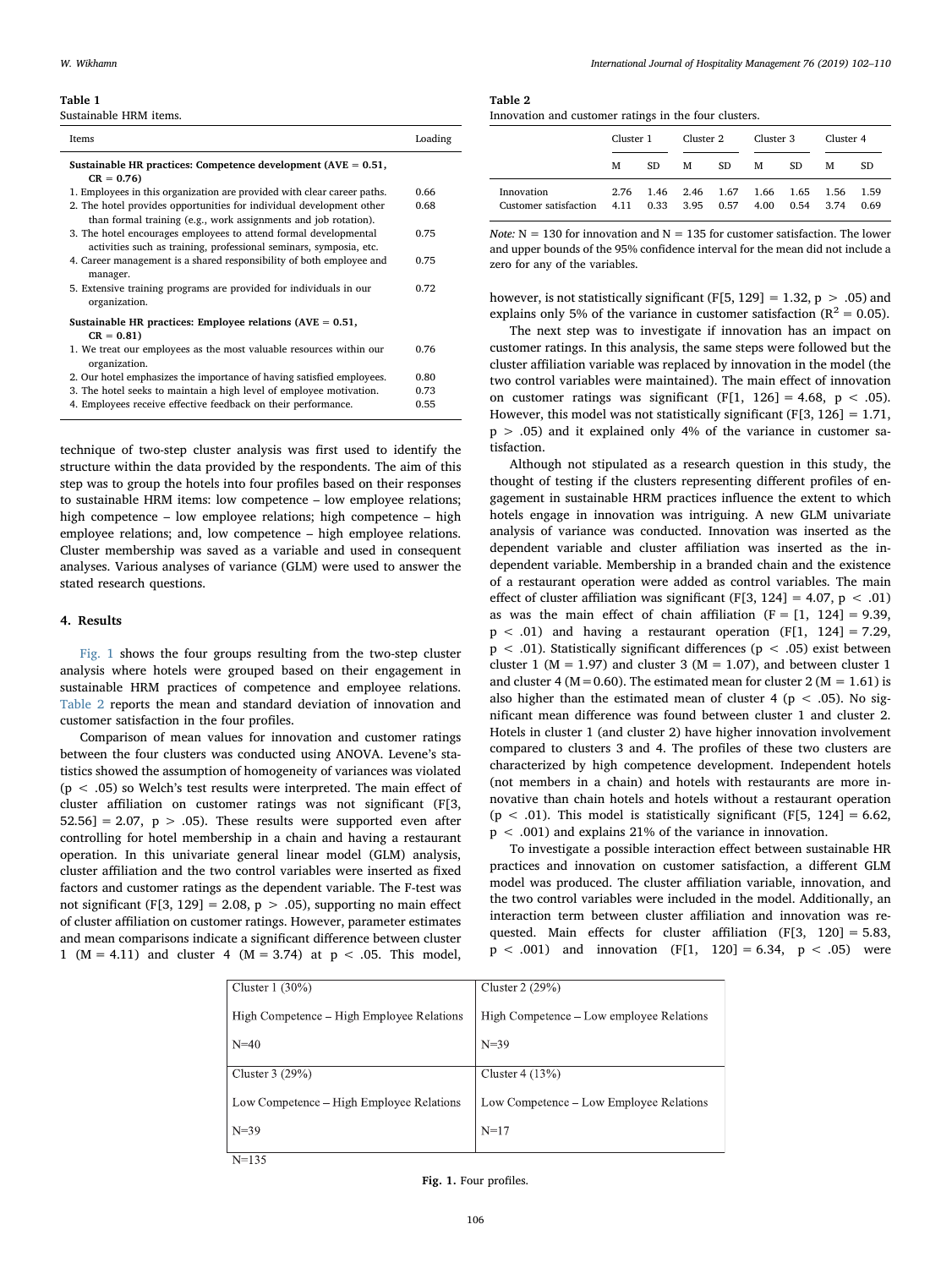<span id="page-5-0"></span>

Fig. 2. Innovation and customer satisfaction in the four clusters.

significant. So was the interaction term of both  $(F[3, 120] = 5.59,$ p < .01). Membership in a branded chain and operating a restaurant were not statistically significant. [Fig. 2](#page-5-0) illustrates the innovation-customer satisfaction relationship as a function of the four sustainable HR practices profiles. The Y-axis represents the model's saved predicted values for customer satisfaction, the X-axis represents innovation, while the lines represent the four profiles. This model is statistically significant (F[9, 120] = 3.05,  $p < .01$ ) and explains 19% of the variance in customer satisfaction.

Focusing on organizations with less involvement in innovation, the findings suggest that hotels with high focus on sustainable HR practices are likely to have more satisfied customers than hotels that have little focus on sustainable HR practices. To test if these differences are significant, mean values of customer satisfaction for the four clusters were compared for those hotels that produced 2 or fewer innovation types (approximately 50% of the respondents fall into this category). Results from ANOVA analysis support significant differences between the clusters for those hotels (F[3, 63] = 4.40,  $p < .01$ ). Because sample sizes are not equal, the Games-Howell post-hoc test was used to investigate these differences. A significant difference between cluster 1  $(M = 4.21)$  and cluster 3  $(M = 3.82)$  was found at p < .05. Cluster 2 has a lower mean value than cluster 1, cluster 3 has a lower mean value than cluster 2, and cluster 4 has the lowest value of all. These differences are, however, not statistically significant according to Games-Howell comparison. For hotels that engaged in three or four innovation types, the four clusters do not differ from each other  $(F_{Welch}[3,$  $[15.57] = 2.02$ ,  $p > .05$ ).

### 5. Discussion

The purpose of this paper is to explore how sustainable HRM practices impact the relationship between innovation production and customer satisfaction. Various analyses of variance show the model that explains the variance in customer satisfaction is the interactional one. Results based on responses from hotel managers suggest that both sustainable HR practices and innovation have direct and positive effects on customer satisfaction. These findings are consistent with previous research in the hotel sector emphasizing the impact of HRM ([Chand,](#page-7-2) [2010;](#page-7-2) [Choi and Chu, 2001](#page-8-25); [Dhar, 2015;](#page-8-12) [Mohamed, 2016](#page-8-15); [Tsaur and Lin,](#page-8-13) [2004\)](#page-8-13) and innovation [\(Hall and Williams, 2008;](#page-8-7) [Hjalager, 2010;](#page-8-6) [Tsai,](#page-8-4) [2017\)](#page-8-4) on non-financial organizational performance. The study also reports evidence of a positive role of sustainable HRM in a hotel's involvement in innovation. Surprisingly, the interaction between sustainable HR practices and innovation indicates that hotels can achieve superior customer satisfaction through two approaches: emphasis on sustainable HR practices or emphasis on innovation production. These findings are unexpected: instead of complementing each other with an overall synergic effect, sustainable HR practices and innovation seem to substitute each other in explaining customer satisfaction. How can this be explained?

The study shows the impact of sustainable management of employees is most beneficial for less innovative hotels. For accommodation firms involved in between zero and two innovation types, most satisfied customers are those staying at hotels belonging to cluster 1 (high competence, high employee relations) and cluster 2 (high competence, low employee relations). Hotels in cluster 3 (low competence, high employee relations) receive a lower score of customer satisfaction while organizations in cluster 4 (low competence, low employee relations) have the lowest satisfaction score. In line with [Teece et al.](#page-8-52) [\(1997\),](#page-8-52) learning (described in this study as competence development at the individual level) is a process that improves performance. Cluster 1 and cluster 2 have hotels that score high on competence development. Using [Teece et al. \(1997\)](#page-8-52) framework of dynamic capabilities, through repetition, experimentation and the identification of new opportunities, employees will be more able to do tasks better and more quickly. Organizational knowledge will be translated into routines (i.e., patterns of interactions that have proved successful). Also, consistent with the resource-based view [\(Barney, 2001\)](#page-7-8), the findings show that employees are an important resource for achieving organizational goals and gaining organizational success.

Organizations that are involved in three or four types of innovation seem to have satisfied customers, irrespective of their sustainable HRM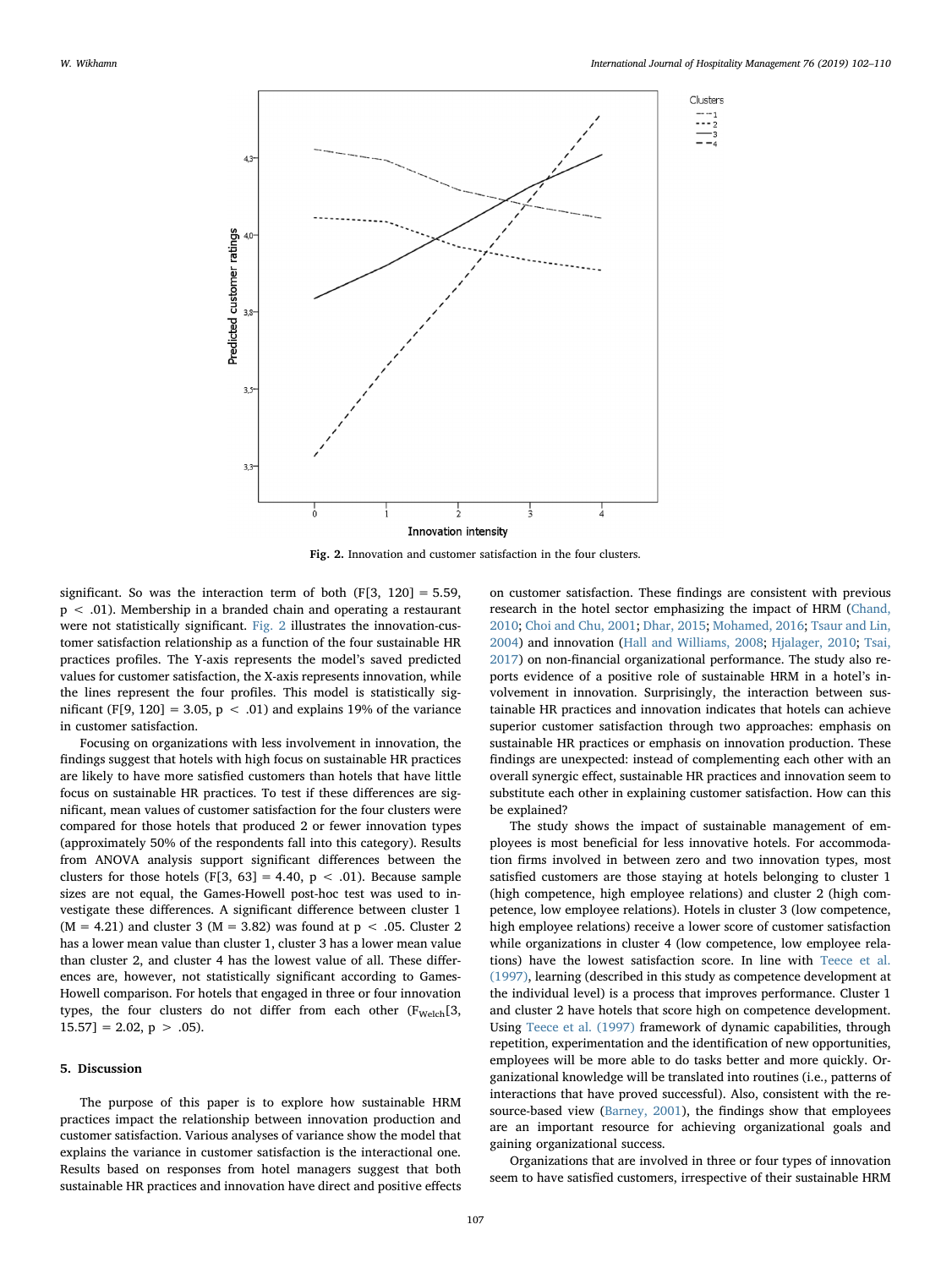orientation. This is interesting as it may imply that, for highly innovative hotels, the interaction between innovation and sustainable HR suppresses customer satisfaction variability, suggesting the two are independent. These results may also suggest that certain innovation types may reduce the need for sustainable HR practices (e.g., training).<sup>[1](#page-6-0)</sup> Among hotels involved in more than two innovations, process and organizational innovations are very common in clusters 3 and 4 (low competence development focus).

The results bring a major question to the forefront: why should hotels innovate in the first place if they can achieve equally superior customer satisfaction via investments in people (and vice versa)? Innovation in the hospitality sector is important for economic survival and growth (e.g., [Binder et al., 2013](#page-7-0); Orfi[la-Sintes and Mattsson, 2009](#page-8-0); [Ottenbacher, 2007](#page-8-1)). Considering the increased competition from various internal (within the hotel sector) and external (e.g., Airbnb, HomeToGo, HomeAway, etc.) hospitality actors, and the changing business environment (customer preferences, IT development, and institutional demands) it is imperative for hotels to innovate. Sustainable HR practices are also crucial. The positive association between sustainable HR practices and innovation indicates the former is important for the latter. Results from this study support previous research emphasizing the role of HRM in producing organizational innovation ([Lin](#page-8-58) [and Sanders, 2017](#page-8-58); [Ottenbacher and Gnoth, 2005;](#page-8-10) [Ottenbacher et al.,](#page-8-47) [2006;](#page-8-47) [Shipton et al., 2017\)](#page-8-59). It is crucial to point out that although HRM and innovation are both positively related to customer satisfaction, prior research indicates that innovation has a direct impact on financial performance [\(Lin, 2013](#page-8-44); [Mattsson and Or](#page-8-3)fila‐Sintes, 2014; [Nicolau and](#page-8-43) [Santa-María, 2013;](#page-8-43) Orfi[la-Sintes and Mattsson, 2009](#page-8-0)). This direct impact of innovation is beyond that generated by non-financial performance (see for example [Chen et al., 2009\)](#page-8-60). So, firms striving after innovation need to invest in people. The discussion is not either/or.

Sustainable HR practices impact customer satisfaction. The implemented HRM practices shape employee-customer interactions, especially in the service sector where employees have a direct encounter with the clients. Perceived as a unique resource, employees are the 'doers' in organizations, they are the ones carrying out stated strategies to achieve organizational goals. More importantly, unlike other resources, employees (and how they interact with customers) are one resource that competitors find difficult to copy. In other words, viewed as such, employees are a competitive advantage ([Ottenbacher,](#page-8-1) [2007\)](#page-8-1).

Drawing on HRM's key role in innovation production, investing in regenerating employees' competence and caring about their well-being is certainly not a waste of financial resources. Such a decision may constitute a dilemma for hotel managers because the hospitality sector has a high employee turnover rate [\(Davidson et al., 2010](#page-8-61); [Iverson and](#page-8-62) [Deery, 1997\)](#page-8-62). However, employees are the most critical aspect of innovation in hospitality [\(Farquharson and Baum, 2002;](#page-8-49) [Ottenbacher](#page-8-48) and [Shaw, 2002\)](#page-8-48). They are the ones shaping customer experiences ([Tsaur](#page-8-13) [and Lin, 2004](#page-8-13)).

Investing in employees' competence and well-being is one aspect of adapting and reconfiguring an organization's resource base to align with the changing environment [\(Teece et al., 1997](#page-8-52)). Equally important, it constitutes one part of integrating sustainability work in practice. Having sustainable HR practices is important for a hotel's stakeholders (customers, communities, employees, interest groups, etc.) and its image as a socially responsible actor ([Jamali and Dirani, 2013](#page-8-63); [Järlström et al., 2016](#page-8-21)). Achieving organizational sustainability goals entails working with the social aspect of sustainability as well.

The theoretical contributions of this study are multifold. First, it contributes to the emerging field of sustainable human resource management [\(Ehnert et al., 2014](#page-8-17); [Järlström et al., 2016](#page-8-21); [Kramar, 2014](#page-8-22); [Mariappanadar and Kramar, 2014\)](#page-8-23) by exploring how this notion can

function in a labor-intensive sector. It also addresses the neglected link in research between CSR and HRM [\(Hall and Brown, 2006](#page-8-26); [Voegtlin](#page-8-18) [and Greenwood, 2016\)](#page-8-18). Second, the vast majority of research on the relationship between innovation and organizational performance suggests that innovative organizations perform better. This study shows that, at least in the hotel industry, this relationship is not as simple. The notion of 'complementary assets' ([Teece, 1986\)](#page-8-51) in this context is worth further scholarly attention. Indications that resources can substitute each other (or compensate for the lack of 'the other') to achieve superior non-financial performance are found in this study. Third, the study raises an overlooked tension between tangible and intangible resources leading to organizational competitive advantage ([Barney,](#page-7-8) [2001\)](#page-7-8). Hotels, like other organizations, have limited financial resources and the decision to invest in for instance machines, networks, or people is driven by economic rationalism. This study presents evidence supporting previous arguments from non-hospitality research (e.g., [Branco](#page-7-9) [and Rodrigues, 2006\)](#page-7-9) making a business case for engaging in CSR activities, such as investment in employees and their well-being.

For hotel managers, the findings show that investing in employees and their well-being is key for both innovation and customer satisfaction. A firm's competitive advantage hinges on its ability to meet the expectations of its stakeholders, including involvement in CSR initiatives. Investing in employee learning and well-being is one approach to show the firm's response to stakeholders' expectations. It is beneficial for employer branding. By focusing on employee well-being and competence development, hotels expand their sustainability work beyond ecological and economic concerns and contribute to the balance needed to achieve sustainability goals. Finally, innovation demands a stock of knowledge. Employees are a valuable knowledge resource.

As with any research, this study has limitations. First, convenience sampling approach was used to approach study participants. Convenience sampling is useful for exploring potential realities but its research findings cannot be used for generalization. Second, the question about innovation targeted the "previous year". The employed time span can be short. Nonetheless, introducing innovations is commonly a continuous process in a rapidly changing business environment. The elapse of a year without introducing at least one improvement in any of the four innovation types (services/products, processes, organizational methods, and marketing) does indicate low innovativeness. Third, mean value comparisons between groups are based on unequal sample sizes (especially cluster 4). Attempts have been made to adjust for this shortcoming using the Games-Howell post-hoc approach. Fourth, a single score reflected customer satisfaction. This concept is multidimensional (customers can be satisfied with various aspects of the experience). Nonetheless, being obtained from a second source (i.e., not the manager's own subjective judgment on behalf of customers) is a strength that outweighs this shortcoming. Finally, sustainable HRM is an emerging construct and there is no validated scale for measuring it. The selection of competence development and employee relations as two aspects is motivated by the theoretical framework. Admittedly, though, the construct encompasses other aspects that the study did not touch upon.

The findings of this study raise several questions for future research. First, in practice sustainable HR practices may differ from one industry to another. Specific comparative studies are thus encouraged in order to advance the field. What sustainable HRM practices do industries have in common? Second, how can people management in the hospitality sector be more sustainable? Specifically, how do the social and economic consequences in the tourism industry relate to each other? It is noteworthy to study how structural issues such as temporary, part-time and 'low-skilled' labor can manifest themselves in sustainable HRM studies, particularly the resulting tension between societal and economic aspects. Third, the Swedish context has unique institutional regulations that generally promote workforce competence development and health. In line with previous scholarly work linking sustainable <sup>1</sup> Special thanks to an anonymous reviewer for this idea. HRM in tourism with societal contexts and policies ([Baum, 2018\)](#page-7-4), it is

<span id="page-6-0"></span>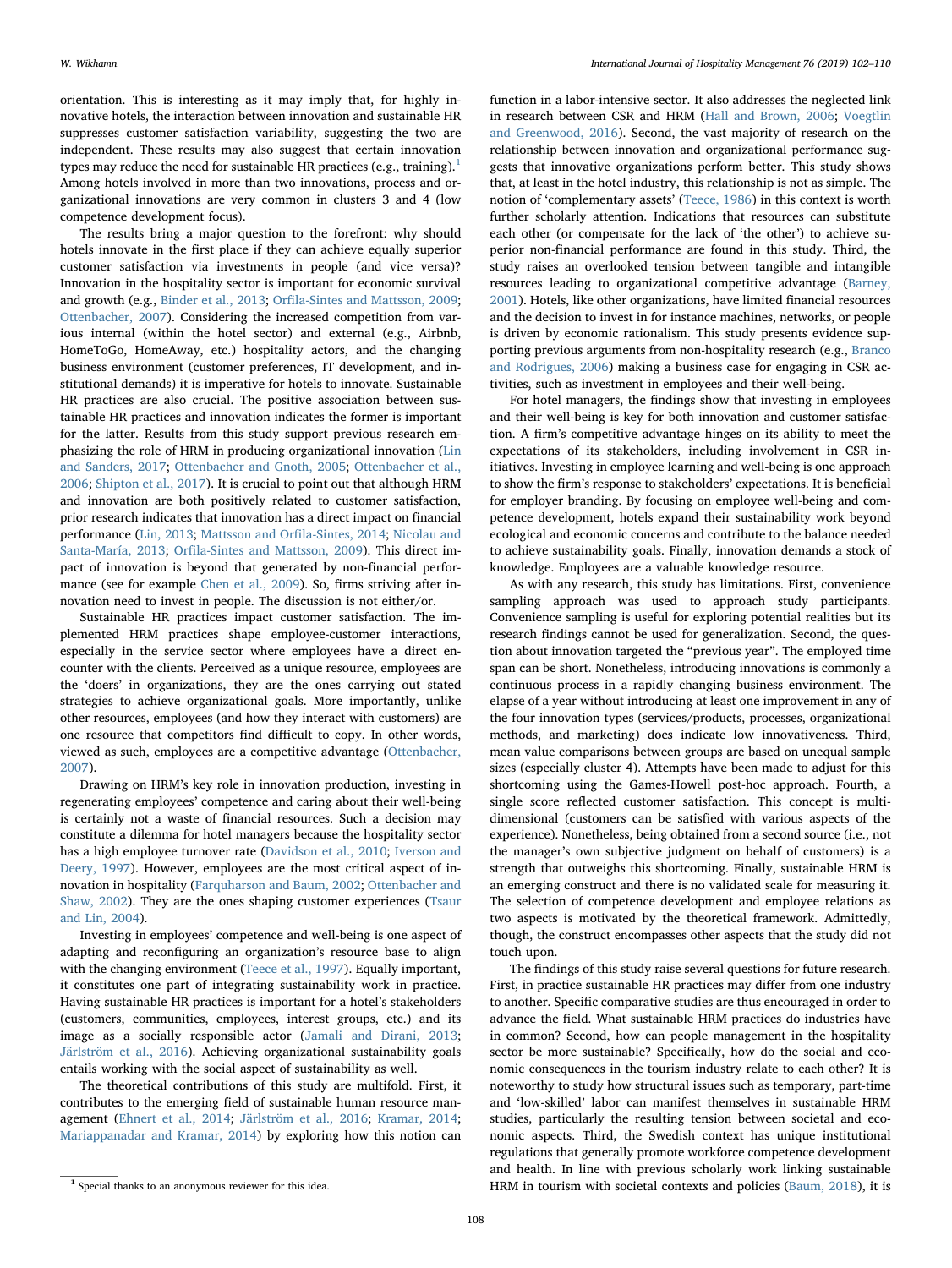of great interest to study whether, and the extent to which, national laws and regulations influence sustainable HRM in this sector. Finally, this study investigates the stated questions from the employer's perspective. Future research is encouraged to investigate if sustainable HR practices perceived by employees are similar to those reported in this study.

### 6. Conclusion

Customer satisfaction, innovations and sustainable HRM are all important aspects in the service sector. By investing in employee

#### Appendix A. Innovation measure

#### Innovation measure

An innovation is the introduction of a new or significantly improved product, process, organizational method, or marketing method by your enterprise. An innovation need only be new or significantly improved for your enterprise. It could have been originally developed or used by other enterprises.

A product innovation is the market introduction of a new or significantly improved good or service with respect to its capabilities, userfriendliness, components or sub-systems. Product innovations (new or improved) must be new to your enterprise, but they do not need to be new to your market. Product innovations could have been originally developed by your enterprise or by other enterprises or institutions.

A good is usually a tangible object such as a smartphone, furniture, or packaged software, but downloadable software, music and film are also goods. A service is usually intangible, such as retailing, insurance, educational courses, air travel, consulting, etc.

A process innovation is the implementation of a new or significantly improved production process, distribution method, or supporting activity. An organizational innovation is a new organizational method in your enterprise's business practices (i.e. supply chain management, business reengineering, knowledge management, lean production, quality management, etc.), workplace organization (i.e. first use of a new system of employee responsibilities, team work, decentralization, integration or de-integration of departments, education/training systems, etc.) or external relations (i.e. first use of alliances, partnerships, outsourcing or sub-contracting, etc.) that has not been previously used by your enterprise. It must be the result of strategic decisions taken by management. Exclude mergers or acquisitions, even if for the first time.

A marketing innovation is the implementation of a new marketing concept or strategy that differs significantly from your enterprise's existing marketing methods and which has not been used before. It requires significant changes in product design or packaging, product placement, product promotion or pricing. Exclude seasonal, regular and other routine changes in marketing methods.

Please tick the box in each column to indicate "Yes".

|                                                       | a)  New or significantly improved to your market? The hotel was<br>first in the hospitality market before competitors (it may have already to the hotel (existed in the hotel<br>been available in other markets)? | b)  New or significantly improved only c)<br>market)? | None |
|-------------------------------------------------------|--------------------------------------------------------------------------------------------------------------------------------------------------------------------------------------------------------------------|-------------------------------------------------------|------|
| Were any of hotel's<br>service/product<br>innovations | П                                                                                                                                                                                                                  | ⊏                                                     |      |
| Were any of hotel's<br>process<br>innovations         | П                                                                                                                                                                                                                  | L                                                     |      |
| Were any of hotel's<br>organizational<br>innovations  | П                                                                                                                                                                                                                  |                                                       |      |
| Were any of hotel's<br>marketing<br>innovations       | П                                                                                                                                                                                                                  | $\Box$                                                |      |

### References

- <span id="page-7-8"></span>[Barney, J.B., 2001. Resource-based theories of competitive advantage: a ten-year retro](http://refhub.elsevier.com/S0278-4319(17)30736-3/sbref0005)[spective on the resource-based view. J. Manage. 27 \(6\), 643](http://refhub.elsevier.com/S0278-4319(17)30736-3/sbref0005)–650.
- <span id="page-7-3"></span>Baum, T., Kralj, A., Robinson, R.N.S., Solnet, D.J., 2016. Tourism workforce research: a review, taxonomy and agenda. Ann. Tour. Res. 60 (5), 1–22. [http://dx.doi.org/10.](http://dx.doi.org/10.1016/j.annals.2016.04.003) [1016/j.annals.2016.04.003](http://dx.doi.org/10.1016/j.annals.2016.04.003).
- <span id="page-7-4"></span>[Baum, T., 2018. Sustainable human resource management as a driver in tourism policy](http://refhub.elsevier.com/S0278-4319(17)30736-3/sbref0015) [and planning: a serious sin of omission? J. Sustain. Tour \(Retrieved from 10.1080/](http://refhub.elsevier.com/S0278-4319(17)30736-3/sbref0015) [09669582.2017.1423318\).](http://refhub.elsevier.com/S0278-4319(17)30736-3/sbref0015)
- <span id="page-7-0"></span>[Binder, P., Kessler, A., Mair, M., Stummer, K., 2013. Organizational innovativeness and its](http://refhub.elsevier.com/S0278-4319(17)30736-3/sbref0020) [results: a qualitative analysis of SME hotels in Vienna. J. Hosp. Tour. Res. 40 \(3\),](http://refhub.elsevier.com/S0278-4319(17)30736-3/sbref0020) 339–[363](http://refhub.elsevier.com/S0278-4319(17)30736-3/sbref0020).

<span id="page-7-5"></span>[Boudreau, J.W., Ramstad, P.M., 2005. Talentship, talent segmentation, and sustainability:](http://refhub.elsevier.com/S0278-4319(17)30736-3/sbref0025)

competence and well-being (as two dimensions in sustainable HRM) hotels make a business case for engaging in CSR and increase own chances to be innovative and responsive to customer needs.

#### Acknowledgments

The author gratefully acknowledges the research grant received from the R&D Fund of the Swedish Tourism & Hospitality Industry (BFUF, grant number 2013-120). Many thanks to Dr. John Armbrecht for his assistance in data collection.

[a new HR decision science paradigm for a new strategy de](http://refhub.elsevier.com/S0278-4319(17)30736-3/sbref0025)finition. Hum. Resour. [Manage. 44 \(2\), 129](http://refhub.elsevier.com/S0278-4319(17)30736-3/sbref0025)–136.

- <span id="page-7-6"></span>[Bowen, F.E., Rostami, M., Steel, P., 2010. Timing is everything: a meta-analysis of the](http://refhub.elsevier.com/S0278-4319(17)30736-3/sbref0030) [relationships between organizational performance and innovation. J. Bus. Res. 63](http://refhub.elsevier.com/S0278-4319(17)30736-3/sbref0030) [\(11\), 1179](http://refhub.elsevier.com/S0278-4319(17)30736-3/sbref0030)–1185.
- <span id="page-7-9"></span>[Branco, M.C., Rodrigues, L.L., 2006. Corporate social responsibility and resource-based](http://refhub.elsevier.com/S0278-4319(17)30736-3/sbref0035) [perspectives. J. Bus. Ethics 69 \(2\), 111](http://refhub.elsevier.com/S0278-4319(17)30736-3/sbref0035)–132.
- <span id="page-7-7"></span>[Brundtland, G.H., 1987. Report of the World Commission on Environment and](http://refhub.elsevier.com/S0278-4319(17)30736-3/sbref0040) [Development: Our Common Future. United Nations](http://refhub.elsevier.com/S0278-4319(17)30736-3/sbref0040).
- <span id="page-7-1"></span>[Chadee, D.D., Mattsson, J., 1996. An empirical assessment of customer satisfaction in](http://refhub.elsevier.com/S0278-4319(17)30736-3/sbref0045) [tourism. Serv. Ind. J. 16 \(3\), 305](http://refhub.elsevier.com/S0278-4319(17)30736-3/sbref0045)–320.
- <span id="page-7-2"></span>[Chand, M., 2010. The impact of HRM practices on service quality, customer satisfaction](http://refhub.elsevier.com/S0278-4319(17)30736-3/sbref0050) [and performance in the Indian hotel industry. Int. J. Hum. Resour. Manage. 21 \(4\),](http://refhub.elsevier.com/S0278-4319(17)30736-3/sbref0050) 551–[566](http://refhub.elsevier.com/S0278-4319(17)30736-3/sbref0050).